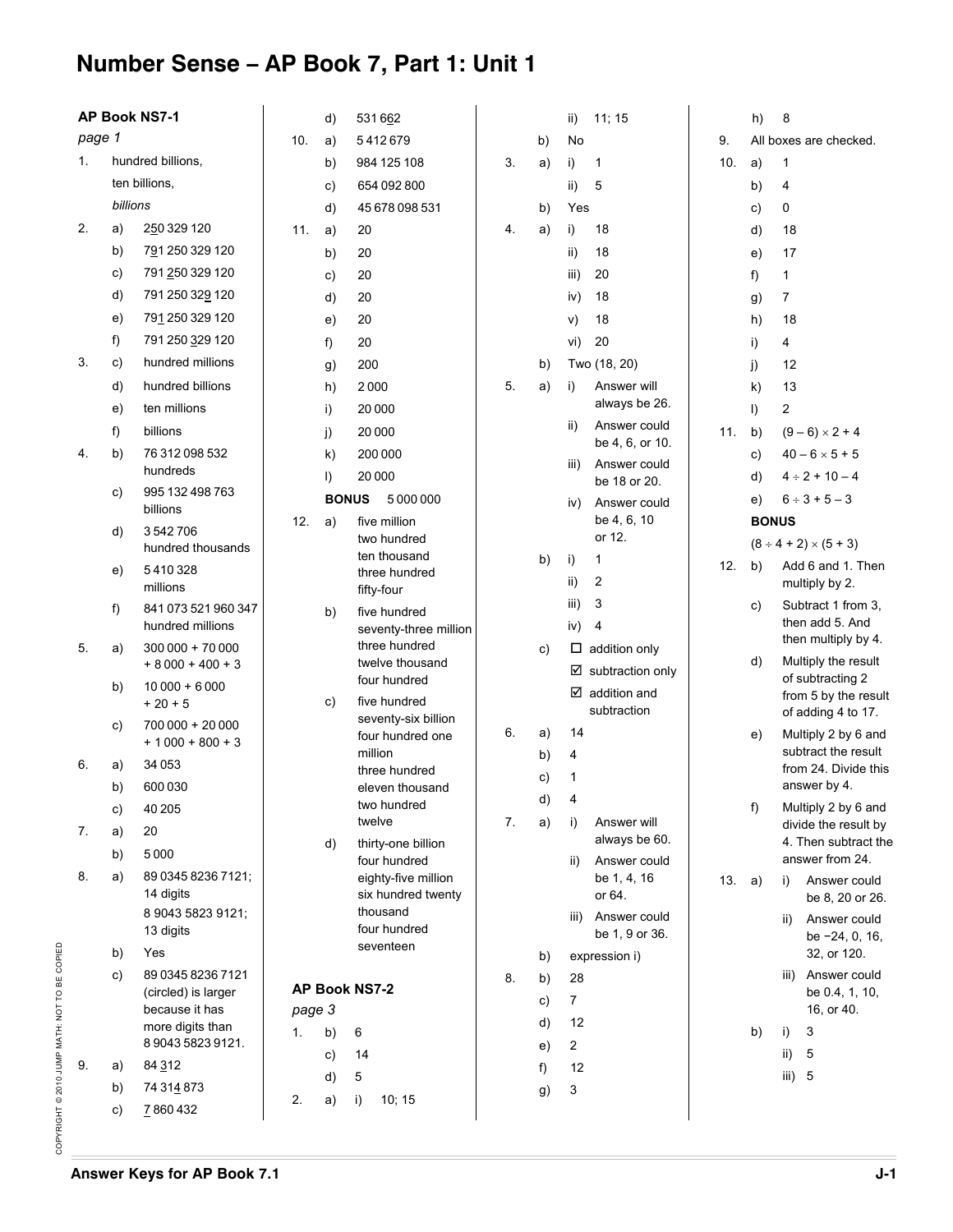## **Number Sense – AP Book 7, Part 1: Unit 1** *(continued)*

| 14.            | i)   | $8 - 5 - 2$                                                                |              | c)           | $\ddot{}$                      |     | b)           | 3                                          |     | 16. $\times 2$                                         |
|----------------|------|----------------------------------------------------------------------------|--------------|--------------|--------------------------------|-----|--------------|--------------------------------------------|-----|--------------------------------------------------------|
|                | ii)  | $7 - 3 + 2$                                                                |              | d)           |                                |     |              | 9                                          |     | $\times$ 3                                             |
|                | iii) | $7 + 5 - 2$                                                                | 10.          | a)           | $\mathsf{ii}$<br>$+4$          |     |              |                                            |     | $\times$ 4                                             |
|                | iv)  | $6 + 2 + 4$                                                                |              |              | iii)<br>$+4$                   |     | 5            | 15                                         | 17. | $\times 2$<br>a)                                       |
| 15.            | a)   | $24 \div 6 \div 2$                                                         |              |              | iv)<br>$-3$                    |     |              |                                            |     | $\times 2$<br>b)                                       |
|                | b)   | $5 \times 8 \div 4 \times 2$                                               |              |              | $+7$<br>v)                     |     |              |                                            |     | $\times 5$<br>c)                                       |
|                | c)   | $5 \times 8 \div 4 \div 2$                                                 |              |              | vi)<br>$-6$                    |     | c)           | 3                                          | 18. | We can turn one                                        |
| 16.            | a)   | $4 \times 6 \div (3 \times 2) \rightarrow$                                 |              | b)           | Teacher to check.              |     |              |                                            |     | expression into another                                |
|                |      | $4 \times 6 \div 3 \div 2$                                                 | <b>BONUS</b> |              |                                |     |              | 12                                         |     | by multiplying or dividing<br>both factors by the same |
|                |      | $4 \times (6 + 3) \times 2 \rightarrow$                                    |              | a)           | $(3 + 1) \times (7 - 2)$       |     |              | 20                                         |     | number.                                                |
|                |      | $4 \times 6 \times 2 + 4 \times 3 \times 2$                                |              |              | $= 20$                         | 5   |              |                                            |     | Solution: $70 \div 10 = 7$                             |
|                |      | $(4+6) \times (3+2) \rightarrow$<br>$4 \times 3 + 4 \times 2 + 6 \times 3$ |              | b)           | $(3 + 1) \times 7 - 2 = 26$    |     |              |                                            | 19. | 27<br>a)                                               |
|                |      | $+6 \times 2$                                                              |              | c)           | $3 + 1 \times 7 - 2 = 8$       |     |              |                                            |     | 240; 24<br>b)                                          |
|                | b)   | $(4 + 6) \times (3 + 2)$                                                   |              | d)           | $(6 - 3) \times 2 = 6$         |     |              |                                            |     | 130; 13<br>c)                                          |
|                |      |                                                                            |              | e)           | $16 \div (2 \times 2) = 4$     | 8.  | a)           | 2                                          | 20. | $(60 \div 3) \div (12 \div 3)$                         |
|                |      | AP Book NS7-3                                                              |              | f)           | $(4 + 8) \div 2 = 6$           |     | b)           | 3                                          |     | $(60 \div 4) \div (12 \div 4)$                         |
| page 6         |      |                                                                            |              | g)           | $(8-4) \times (2+5)$<br>$= 28$ |     | c)           | 4                                          | 21. | $\div$ 2<br>a)                                         |
| 1 <sub>1</sub> | a)   | 8                                                                          |              |              | $(8-4) \times 2 + 5 = 13$      |     | d)           | 3                                          |     | $\div$ 3<br>b)                                         |
|                | b)   | 12                                                                         |              | h)           |                                |     | e)           | 4                                          |     | $\div$ 4<br>c)                                         |
|                | c)   | 8                                                                          |              | i)           | $5 \times (4 - 3) + 2 = 7$     |     | f)           | 2                                          | 22. | $\div$ 2<br>a)                                         |
|                | d)   | $\overline{7}$                                                             |              |              | AP Book NS7-4                  | 9.  | a)           | ÷                                          |     | $\div$ 3<br>b)                                         |
| 2.             | a)   | $a)$ and $c)$                                                              | page 8       |              |                                |     | b)           | ÷                                          | 23. | $+2$<br>a)                                             |
|                | b)   | $1 + 3 + 4$                                                                | 1.           | b)           | 12                             |     | c)           | ÷                                          |     | $-2$<br>b)                                             |
|                |      | $= 2 \times 2 \times 2$                                                    |              | c)           | 10                             | 10. | b)           | ± 10                                       |     | $\div$ 3<br>c)                                         |
| 3.             | b)   | $60 = 60$                                                                  |              | $\mathsf{d}$ | 21                             |     | c)           | $+5$                                       |     | $\times$ 3<br>d)                                       |
|                | c)   | $21 = 21$                                                                  |              | e)           | $a \times b$                   | 11. |              | We can turn one<br>expression into another |     | $\div$ 3<br>e)                                         |
| 4.             | a)   | $17 = 6 + 11$                                                              | 2.           | b)           | 10 and 7; 5 and 14             |     |              | by multiplying one of the                  |     | f)<br>$7 \times$                                       |
|                | b)   | $17 = 7 + 10$                                                              |              | c)           | 12 and 4; 6 and 8              |     |              | factors by a number and                    |     | $+4$<br>g)                                             |
|                | c)   | $17 = 8 + 9$                                                               | 3.           | b)           | 11 and 24                      |     |              | dividing the other by the<br>same number.  |     | $\div$ 2<br>h)                                         |
| 5.             | b)   | $(7-2)+(4+2)$<br>$= 7 + 4$                                                 |              | c)           | 44 and 6                       |     |              | Solution: $4 \times 100 = 400$             |     | $\times$ 2<br>i)                                       |
|                | c)   | $(8 + 2) + (7 - 2)$                                                        | 4.           | a)           | $8 \times 5$                   | 12. | a)           | 30                                         |     | <b>BONUS</b>                                           |
|                |      | $= 8 + 7$                                                                  |              | b)           | $2 \times 20$                  |     | b)           | 24                                         |     | j)<br>$\times p$                                       |
|                | d)   | $(8-5)+(9+5)$                                                              | 5.           | a)           | $10 \times 28 = 7 \times 40$   |     | c)           | 144                                        |     | $\mathsf{k}$<br>$\times$ $m$                           |
|                |      | $= 8 + 9$                                                                  |              | b)           | $4 \times 24 = 6 \times 16$    |     | d)           | 126                                        |     | $\vert$<br>$+ t$                                       |
| 6.             | b)   | 7                                                                          |              | c)           | $21 \times 248$                | 13. | a)           | $10 \times 3 = 30$                         |     |                                                        |
|                | c)   | $\overline{c}$                                                             |              |              | $= 84 \times 62$               |     | b)           | $15 \times 5 = 75$                         |     | AP Book NS7-5                                          |
| 7.             | a)   | $11 - 6 = 5$                                                               | 6.           | a)           | $5 × 63 = 7 × 45$              |     | c)           | $4 \times 25 = 100$                        |     | page 12                                                |
|                | b)   | $7 - 4 = 3$                                                                |              | b)           | $4 \times 45 = 5 \times 36$    |     | $\mathsf{d}$ | $2 × 30 = 60$                              | 1.  | a)<br>$\bullet\bullet\bullet$                          |
|                | c)   | $5 - 3 = 2$                                                                |              | c)           | $9 \times 72 = 8 \times 81$    |     | e)           | It is also multiplied                      |     | 3                                                      |
| 8.             | a)   | 3                                                                          | 7.           | a)           | 3                              |     |              | by 5.                                      |     | b)<br><br>$\bullet\bullet$<br>7                        |
|                | b)   | 5                                                                          |              |              | 6                              | 14. | b)           | $\times 2$                                 |     |                                                        |
|                | c)   | $\overline{c}$                                                             |              | 5            | --110                          |     | c)           | $\times$ 7                                 |     | C)<br>$\bullet\,\bullet$<br>$\overline{a}$             |
|                | d)   | $\overline{7}$                                                             |              |              |                                | 15. |              | $(30 \times 3) \div (6 \times 3)$          |     | d)                                                     |
| 9.             | a)   | $\ddot{}$                                                                  |              |              |                                |     |              | $(30 \times 4) \div (6 \times 4)$          |     | 5                                                      |
|                | b)   | $\overline{\phantom{m}}$                                                   |              |              |                                |     |              |                                            |     |                                                        |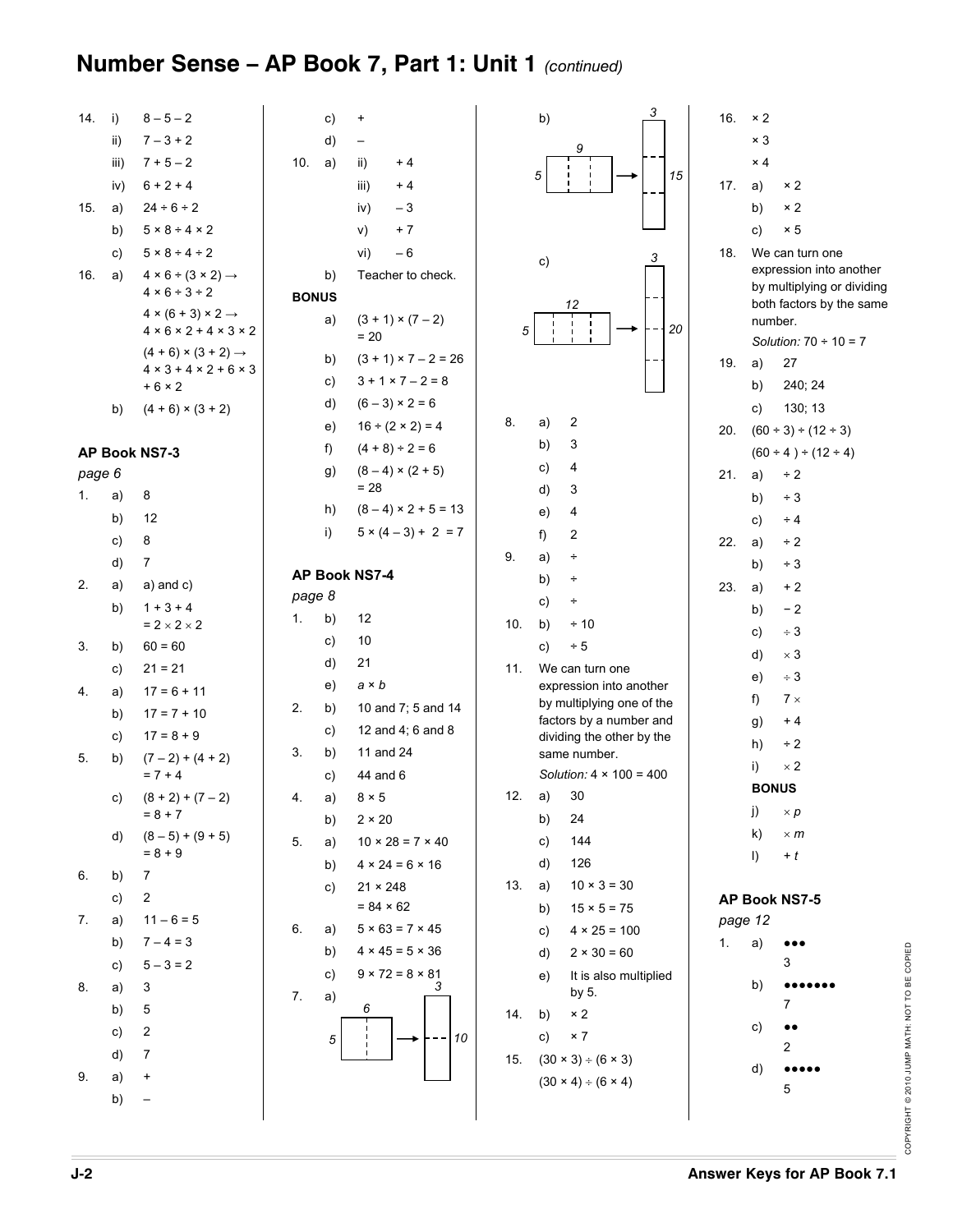## **Number Sense – AP Book 7, Part 1: Unit 1** *(continued)*

2. 34 716; 34 716 k) No answer When you multiply any l) Too many answers number by 1 the result is that number. **AP Book NS7-6**  3. a) 1 *page 14*  b) 1 1. a)  $1+6$   $4+3$  c) 6  $2 + 5$   $5 + 2$  d) 12  $3 + 4$  6 + 1 4. a) 1 b) They are in the b) 854 302 opposite order top to bottom. 5. a) 0 2. a)  $3 \times 7$  b) 0  $= 3 \times 1 + 3 \times 6$  c) 0  $3 \times 7$ 6. Factors: 2 1 0  $= 3 \times 2 + 3 \times 5$ Products: 10 5 0  $3 \times 7$  $\therefore$  0  $\times$  5 = 0  $= 3 \times 3 + 3 \times 4$ 7. Factors: 2 1 0 3 × 7  $= 3 \times 4 + 3 \times 3$  Products: 6 3 0  $\therefore$  0 × 3 = 0  $3 \times 7$  $= 3 \times 5 + 3 \times 2$ 8. a) 0  $3 \times 7$  b) 0  $= 3 \times 6 + 3 \times 1$  c) 0 b) The products are d) 0 simply written in the opposite order (e.g. 9. 0 *a* × *b* versus *a* × *b*). If one or more of the 3. a)  $12 = 4 + 48$ factors is 0, the answer is always 0.  $11 = 8 + 44$ 10. a) 1  $10 = 12 + 40$  b) 2  $9 = 16 + 36$  c) 3  $8 = 20 + 32$  d) 4  $7 = 24 + 28$ 11. a) 0 The order of the b) No products simply reverses: c) No, because there  $4 × 6 + 4 × 7$ is not a number  $= 4 \times 7 + 4 \times 6$ multiplied by 0 that equals 7… division b) 52; by 0 is undefined. Answers will vary teacher to check. 12. a) Too many answers c) Teacher to check. b) No answers  $\Omega$ 4. a)  $=$ 13. d) 0 b)  $=$  e) 1 c)  $\neq$  f) No answer d) ≠ g) 0 h) Too many answers i) 1 j) No answer

| 5.            |          | $5 \times 8$ ; $5 \times 2$<br>Area = $5 \times (8 + 2)$ and    | 2.          | a)            |     | 3,<br>$100 + 15$ ;           |     |     |     |     |
|---------------|----------|-----------------------------------------------------------------|-------------|---------------|-----|------------------------------|-----|-----|-----|-----|
|               |          | Area = $5 \times 8 + 5 \times 2$                                |             |               |     | 115                          |     |     |     |     |
|               | So:      |                                                                 |             | b)            |     | 400, 30, 2;                  |     |     |     |     |
|               |          | $5 \times (8 + 2) = 5 \times 8 + 5 \times 2$                    |             |               |     | $800 + 60 + 4$ ;             |     |     |     |     |
| 6.            |          | $5 \times 8$ ; $5 \times 2$<br>Area = $5 \times (8 - 2)$ and    |             |               |     | 864                          |     |     |     |     |
|               |          | Area = $5 \times 8 - 5 \times 2$                                |             | c)            |     | $3 \times 300 + 3 \times 10$ |     |     |     |     |
|               | So:      |                                                                 |             |               |     | $+3 \times 2$ ;              |     |     |     |     |
|               |          | $5 \times (8 - 2) = 5 \times 8 - 5 \times 2$                    |             |               |     | $900 + 30 + 6$ ;             |     |     |     |     |
| 7.            |          | 2<br>10                                                         |             |               |     | 936                          |     |     |     |     |
|               |          | 91,                                                             | 3.          | a)            |     | 36                           |     |     |     |     |
|               | 7        |                                                                 |             | b)            |     | 156                          |     |     |     |     |
|               |          |                                                                 |             | c)            |     | 186                          |     |     |     |     |
|               |          |                                                                 |             | d)            |     | 147                          |     |     |     |     |
|               |          | 12                                                              |             | e)            |     | 155                          |     |     |     |     |
| 8.            |          | Area = $(5 + 3) \times (7 + 2)$                                 |             | f)            |     | 1863                         |     |     |     |     |
|               | and      |                                                                 |             | g)            |     | 2055                         |     |     |     |     |
|               |          | Area = $5 \times 7 + 5 \times 2 +$<br>$3 \times 7 + 3 \times 2$ |             | h)            |     | 1896                         |     |     |     |     |
|               | So:      |                                                                 | 4.          |               |     |                              |     |     |     |     |
|               |          | $(5 + 3) \times (7 + 2) = 5 \times 7 +$                         |             | 4             | 5   | 6                            | 7   | 8   | 9   | 10  |
|               |          | $5 \times 2 + 3 \times 7 + 3 \times 2$                          | $\times 2$  | 8             | 10  | 12                           | 14  | 16  | 18  | 20  |
| 9.            | a)       | $= 10 \times 10 + 10 \times 3$<br>$+2 \times 3 + 10 \times 2$   | $\times 10$ | 40            | 50  | 60                           | 70  | 80  | 90  | 100 |
|               |          | $= 100 + 30 + 6 + 20$                                           | $\times$ 12 | 48            | 60  | 72                           | 84  | 96  | 108 | 120 |
|               |          | $= 156$                                                         | 5.          |               |     |                              |     |     |     |     |
|               | b)       | $= 4 \times 7 + 8 \times 7$                                     |             | 4             | 5   | 6                            | 7   | 8   | 9   | 10  |
|               |          | $+4 × 6 + 8 × 6$                                                | $\times 3$  | 12            | 15  | 18                           | 21  | 24  | 27  | 30  |
|               |          | $= 28 + 56 + 24 + 48$                                           | $\times 20$ | 80            | 100 | 120                          | 140 | 160 | 180 | 200 |
|               |          | $= 156$                                                         | × 23        | 92            | 115 | 138                          | 161 | 184 | 207 | 230 |
|               | c)       | Yes                                                             |             |               |     |                              |     |     |     |     |
|               | d)       | The first way was<br>easier because it's                        |             | AP Book NS7-8 |     |                              |     |     |     |     |
|               |          | easier to multiply                                              |             | page 18       |     |                              |     |     |     |     |
|               |          | by ten.                                                         | 1.          | a)            |     | 188                          |     |     |     |     |
|               |          |                                                                 |             | b)            |     | 249                          |     |     |     |     |
|               |          | <b>AP Book NS7-7</b>                                            |             | c)            |     | 148                          |     |     |     |     |
| page 17<br>1. |          | 2; 6; 60                                                        |             | d)            |     | 126                          |     |     |     |     |
|               | a)       |                                                                 |             | e)            |     | 276                          |     |     |     |     |
|               | b)<br>c) | 2; 6; 600<br>6000                                               | 2.          | b)            |     | 3, 0                         |     |     |     |     |
|               | d)       | 60 000                                                          |             | c)            |     | 1, 5                         |     |     |     |     |
|               |          | 600 000                                                         |             | d)            |     | 1, 8                         |     |     |     |     |
|               | e)       |                                                                 |             | e)            |     | 4, 5                         |     |     |     |     |
|               | f)       | 2 100<br>20 000                                                 | 3.          | a)            |     | 72                           |     |     |     |     |
|               | g)       |                                                                 |             | b)            |     | 315                          |     |     |     |     |
|               | h)       | 600 000                                                         |             | c)            |     | 75                           |     |     |     |     |
|               |          |                                                                 |             | d)            |     | 365                          |     |     |     |     |
|               |          |                                                                 |             |               |     |                              |     |     |     |     |

| J<br>١                             |
|------------------------------------|
| J<br>١                             |
| 그리스 그리                             |
|                                    |
| j<br>İ<br>$\overline{\phantom{a}}$ |
| $\vdots$<br>i<br>j                 |
| ē                                  |
| 3<br>in di                         |
| 6<br>d<br>ı                        |
| :<br>;<br>ı                        |
|                                    |
| $\frac{1}{2}$<br>j<br>١            |